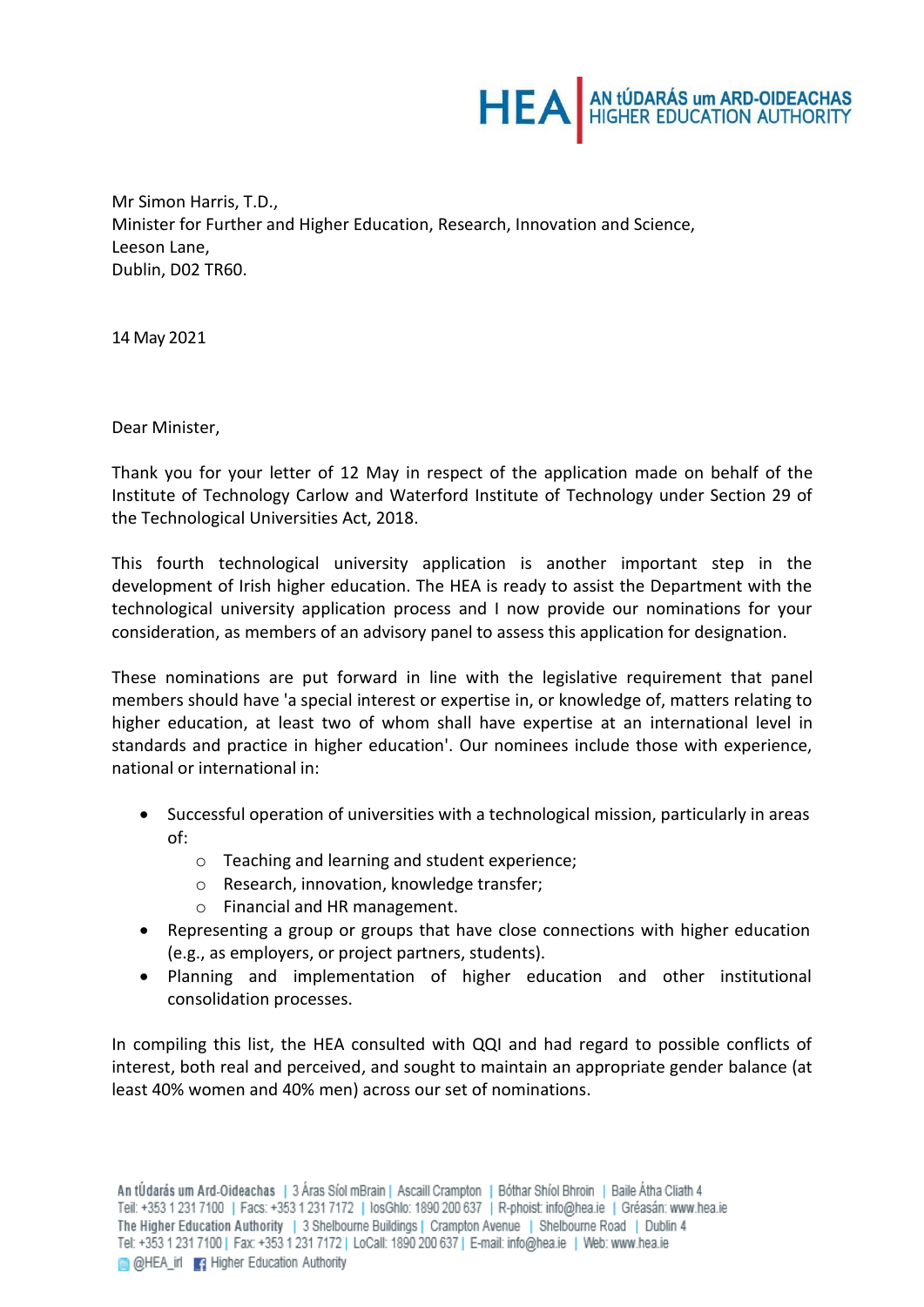HEA nominations for consideration as members of the advisory panel are:

- Lesley Yellowlees (Professor)
- Jean-Pierre Finance (Professor)
- Tim McTiernan (Dr)
- Petter Aasen (Professor)

Further details on these nominees, in the form of a short biography, is provided below.

We look forward to hearing from you and to progressing the review of this application in accordance with the Technological Universities Act, 2018.

Yours sincerely,

Dr Alan Wall, Chief Executive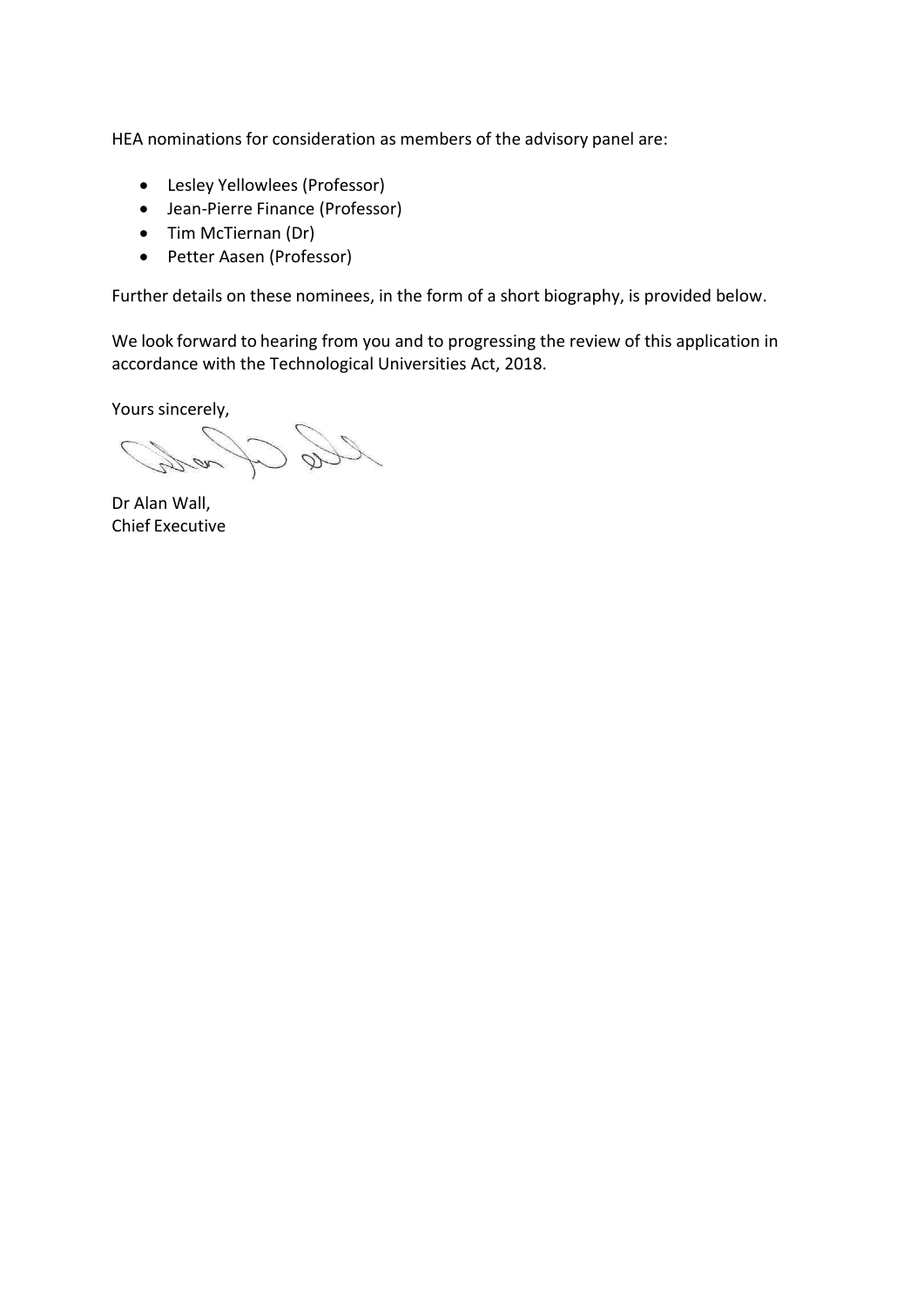# **Appendix 1 – HEA nominations for consideration as members of an advisory panel to consider applications for designation under Section 29 of the Technological Universities Act 2018.**

## **Lesley Yellowlees (Professor)**

Professor Yellowlees completed both her BSc in Chemical Physics and her PhD in Inorganic Electrochemistry at the University of Edinburgh. After completing research positions in Brisbane, Australia and Glasgow she returned to an academic position in Edinburgh in 1986 and gained a personal chair in Inorganic Electrochemistry in 2005. Her current research interests are inorganic electrochemistry and spectroelectrochemistry, epr spectroscopy, synthesis and characterisation of potential solar energy dyes, utilisation of CO2, public engagement of science and promoting women in science. Lesley completed five years as Head of the School of Chemistry at Edinburgh and Director of EaStCHEM (the joint research school of the universities of Edinburgh and St Andrews) in 2010. She then became Vice Principal and Head of the College of Science and Engineering at Edinburgh retiring from that position in 2017.

Professor Yellowlees has worked with the Royal Society of Chemistry for many years, chairing their Science and Technology Board, sitting on the Publishing Board, working with the Scottish Education section and chairing the editorial Board of Chemistry World. She became their first woman President in July 2012. She was awarded an MBE in 2005 for services to science and a CBE in 2014 for services to chemistry. She was elected as a Fellow of the Royal Society of Edinburgh in 2012 and an Honorary FRSC in 2016. She has honorary degrees from Aberdeen, Bristol, Edinburgh Napier, Heriot-Watt, Huddersfield, Queen's Belfast, St Andrews, The Open and Strathclyde Universities.

## **Jean-Pierre Finance (Professor)**

Professor Jean-Pierre Finance was President of Henri Poincaré University, Nancy-1, France from 1994 to 1999 and for a second term from 2004 to 2011. For two years (2007-2008), he was President of the CPU (Conferenceof French University Presidents). During 2010, he was president of the cluster of the 4 universities in Lorraine Region, called PRES of the University of Lorraine, and actively participated in the project to merge these 4 universities into a single Lorraine University created on 1 January 2012. Following its establishment, Professor Finance held the role of Provisional Administrator of the University.

He was a Board member of the EUA from 2009 to 2013. He currently chairsthe EUA Expert Group on Open Science, and a member of the Magna Charta Observatory Council as well as a member of the French Office for Scientific Integrity.

From 2010 to 2018, he was President of the French Bibliometric Agency (ABES) and of the French consortium HEI et recherche (Couperin), which is devoted to the acquisition of scientific publications. Since 2011, he has also been President of the agency dedicated to managing the French National Research and higher Education Network (NREN) called Renater. He is also a member of several external university evaluation panels.